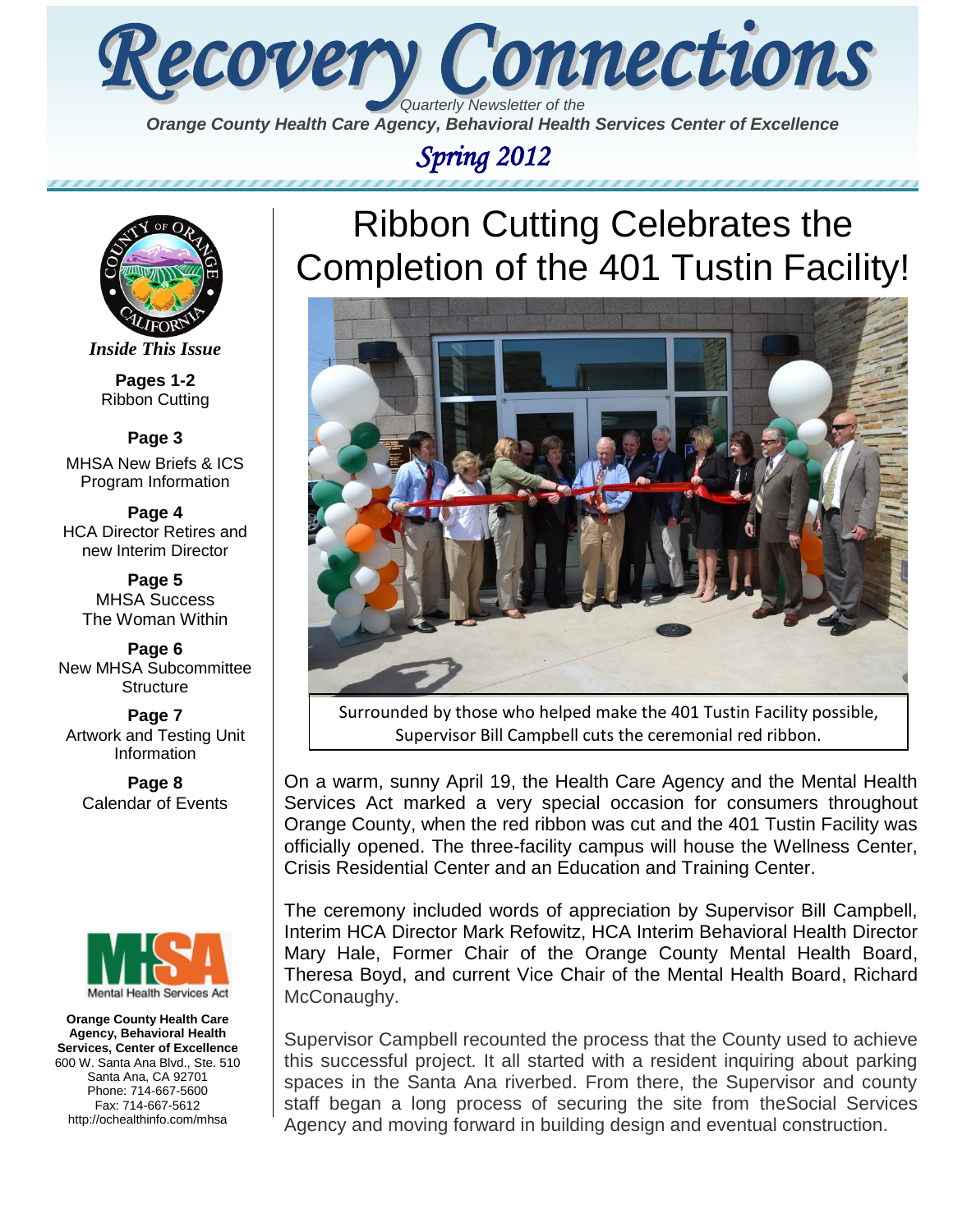Services at the new campus will begin at different times; the Wellness Center is set to move in May 19, Crisis Residential and the Education Center will begin operations during the first week of July.

Wellness Center Director Patti Pettit is looking forward to the new site, "The building was planned and designed exactly for our Wellness Center. The Art Room will have a sink and lots of storage. The space will allow us to serve more members in a comfortable environment."



Attendees gather in the living room area of the first floor of the Crisis Residential Center. The doorways in the background lead to shared bedrooms.

The Crisis Residential Center will truly be a blessing for those who are in need of short-term services and cannot be effectively managed on an outpatient basis. The 15-bed facility will be operated 24 hours a day for male and female adults. Services will prevent unnecessary



HCA Staff give a demonstration on the new "Smart Boards" in the Education and Training Classrooms.



The Wellness Center Choir kicks off the Ribbon Cutting Ceremony with a rendition of "Downtown."

hospitalizations and incarcerations. Services will include crisis intervention, individual and group therapy, psychiatric medication, linkages to medical care and social supports in the community.

The third building is the Education and Training Center, which will provide support to consumers and their families who aspire to have a career in mental health services. There will be five basic



Attendees walk through the main hall of the Wellness Center.

components to the educational programs offered: workshop courses, pre-vocational courses, college credit courses, extended education courses, and student advisements.

Following the ceremony, attendees were invited to tour the new buildings and ask staff any questions.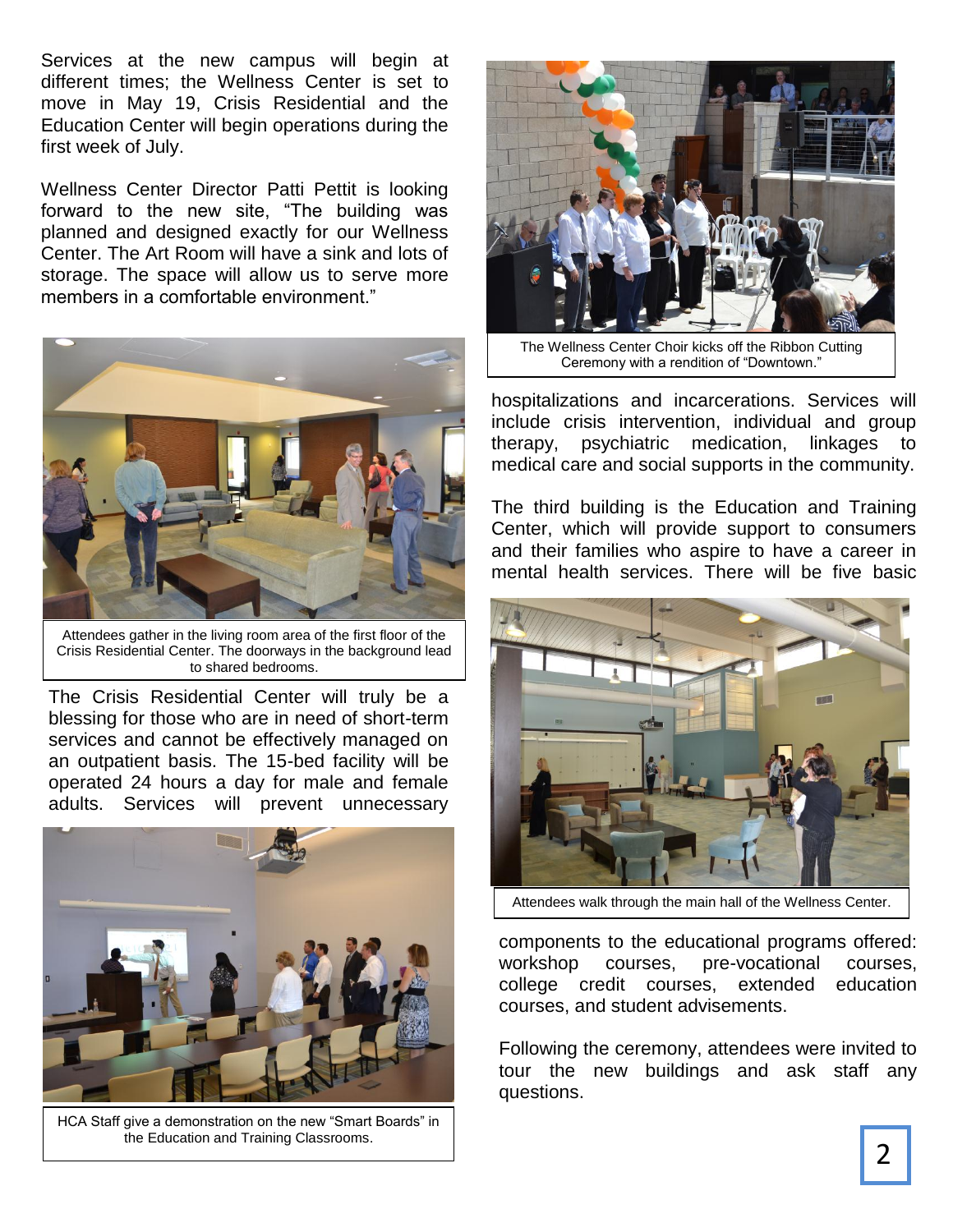# MHSA Brief News

**Five-Year Report:** After many months writing and editing, the Center of Excellence is pleased to present the MHSA Five-Year Progress Report, "Touching Lives and Transforming Care." The report covers all of the MHSA components from implementation to the present. Data on outcomes is provided for some of the major programs. In addition, consumer success stories are provided, giving the client's perspective on specific programs.

If you would like a hard copy of the booklet, please contact Brad Hutchins at [bhutchins@ochca.com.](mailto:bhutchins@ochca.com) The booklet is also posted on internet at:

[http://ochealthinfo.com/docs/behavioral/mhsa/Resources/Reports/MHSA\\_5\\_Year\\_Booklet\\_WEB.pdf](http://ochealthinfo.com/docs/behavioral/mhsa/Resources/Reports/MHSA_5_Year_Booklet_WEB.pdf)

**Innovation Projects continue to be rolled out**: The Health Care Agency is happy to announce that both the Family-Focused Crisis Management and Early Childhood Mental Health Projects have been implemented and began serving consumers in the County. Both projects are funded through the Innovation component of MHSA and have a time frame of three years. For more information about these projects and who qualifies please take a look at the MHSA Innovation website at: <http://ochealthinfo.com/mhsa/innovation>

Integrated Community Services Innovation Program

The average life span of a person with mental illness is 25-30 years shorter than for someone without a mental illness. This in an incredibly powerful and disturbing statistic. The Integrated Community Services (ICS) Program was developed to bridge this gap. The goal of the program is to fully integrate physical and mental health care in order to improve a client's overall wellness.

Developed in partnership with the Asian Health Center (AHC), Korean Community Services (KCS) and the Orange County Health Care Agency (HCA), the ICS Program represents a new and innovative approach to community health that could serve as the future model for healthcare reform. In today's traditional healthcare model, patients with physical and mental health care needs are typically viewed in one dimension: either through the lens of their primary care physician or through a mental health lens. Patients struggle to navigate these separate healthcare silos, often leaving one of their health

needs unmet.

The integrated health care model aims to address the unmet needs of patients by providing a direct service network of mental and physical health professionals under one roof. Integrated care is not only one of the most effective methods of preventative health; it provides an avenue for individuals to address mental health issues that are sometimes masked by physical ailments. The ICS Program brings together culturally and linguistically competent providers, who deliver primary medical care and mental health services in complete coordination. The goal of the program is to increase access to, use of and coordination of medical and mental health services for the community. AHC and KCS provide the primary care team for the program that will travel to HCA Behavioral Health clinics, county home, in Santa Ana, Westminster and Anaheim.

Three Medical Care Coordinators from AHC and KCS are also placed full time at each of these clinics. HCA BHS provides the community home with behavioral health support that includes fulltime Clinicians and part-time Psychiatrists placed at each of the community clinics. The exchange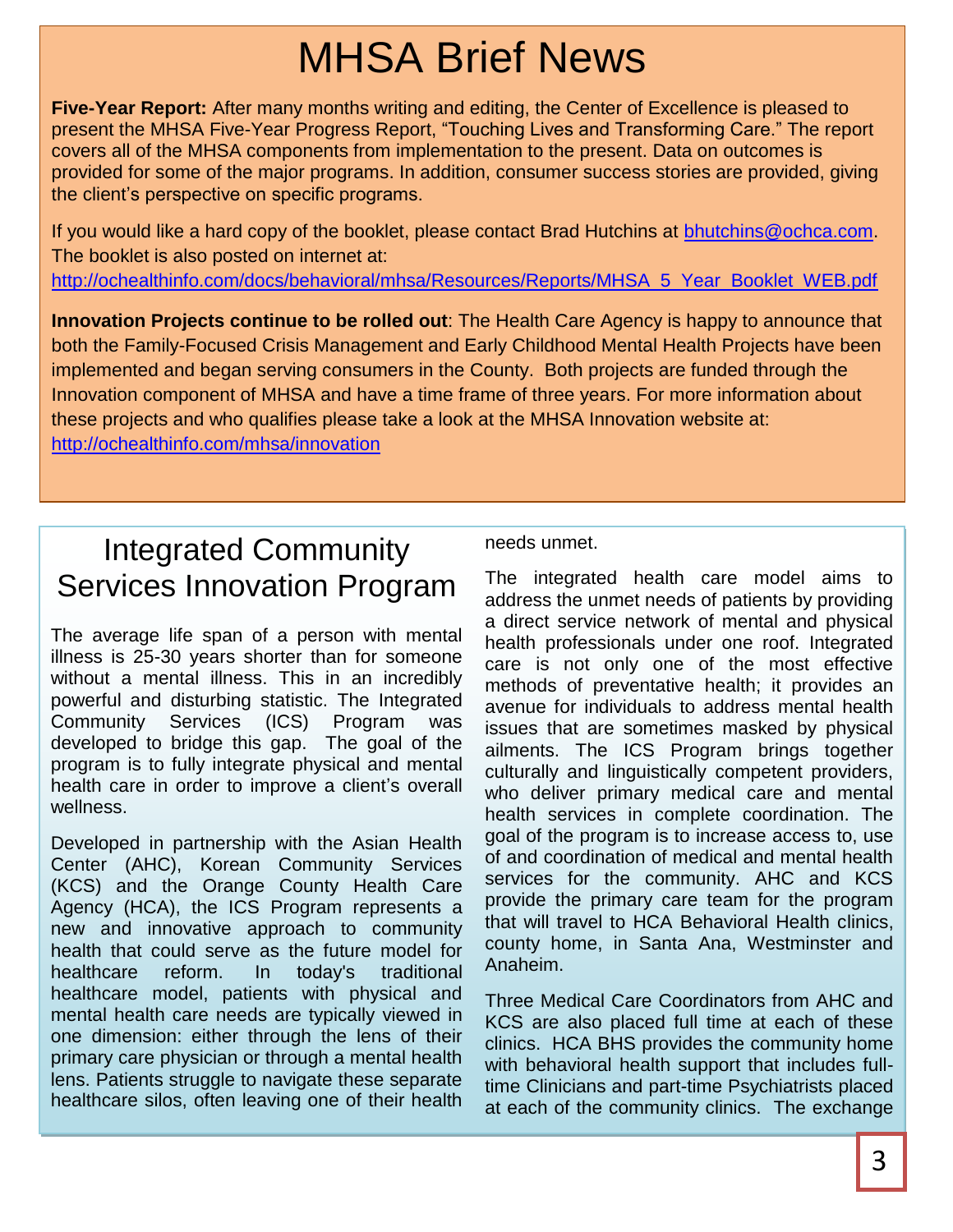and integration of complementary services gives the ICS program the resources to provide "whole health care," comprehensive physical and mental health services at each location.

Clients are referred to the program through their Orange County Clinic Counselor, Care Coordinator, Registered Nurse or Psychiatrist. These staff can refer a client to the program when they become aware that a client has a chronic health condition that may not be being addressed, for whatever reason. Many clients have no insurance and cannot afford care. Some clients have insurance but have not gone to their doctor regularly due to access and transportation issues, fear, anxiety about going to a different facility, etc. By having services located in his/her home clinic, the hope is that a warm hand off and a welcoming medical team will increase the likelihood of clients showing up for their regular medical visits.

The ICS medical treatment services are delivered by a Medical Doctor and two Registered Nurses who rotate days at the Santa Ana, Anaheim and Westminster clinics. A Medical Care Coordinator is

also located Monday through Thursday at each of the three clinics to provide support to program clients. This bilingual and bicultural team provides services in English, Spanish, Vietnamese, and Korean.

Everyone who is referred to the program is seen or an appointment is made for them. Currently, the program is averaging about 10-15 clients per week. In addition, ICS staff is beginning support groups for these clients.

Referrals to the Integrated Community Services, community home, can be made by calling Asian Health Center at 714-640-3473 or Korean Community Services at 714-449-1125. Requirement: Clients must be MSI or Medi-Cal eligible or enrolled and in need of both primary care and mental health services. Services include, but are not limited to: medical care, MSI enrollment assistance, mental health therapy, psychiatric services, medication management, case management, peer support and support groups.

## **Health Care Agency Director Dave Riley Retires, Mark Refowitz named Interim Director.**

After 34 years of service to Orange County, HCA Director Dave Riley retired this past January. A retirement celebration was held at the Old County Courthouse on January 11, and attended by hundreds of employees, family, and friends. The Center of Excellence and everyone at MHSA thanks Dave for his years of leadership, especially during the last several years as new programs were implemented, and the 401 Tustin facility project plan was finalized.

A month after Dave's retirement, HCA announced that Deputy Agency Director for Behavioral Health Services, Mark Refowitz was named Interim Health Care Agency Director. Everyone at MHSA is familiar with the work that Mark has done over the years. He has been with Orange County since 2004 and has participated in the development of MHSA programs and projects since day one. We all look forward to continuing to work with Mark, but understand that with his new position come increased responsibilities. He is looking forward toward the challenges and opportunities that

comes with being HCA Director, and through teamwork, he expects the department to emerge stronger and better prepared for the future.



Dave Riley addresses the crowd at the Old County Courthouse as his family looks on.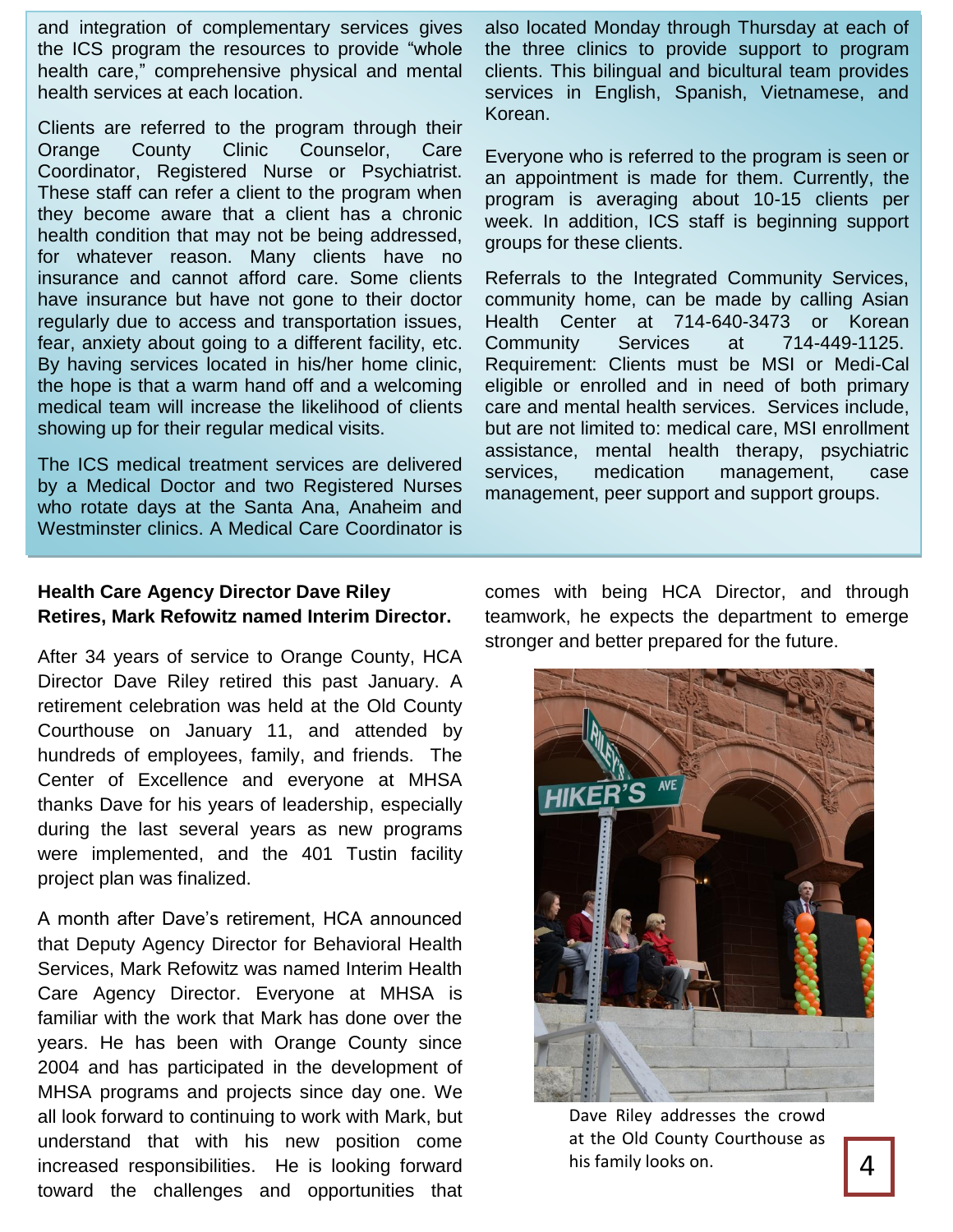## MHSA SUCCESS STORY

Jackson is a 17 year old male who experienced family discord during childhood, having feelings of hopelessness and anger. His use of alcohol and drugs began a progression that eventually led to involvement in a gang. Jackson had two Juvenile Hall placements during a 12-month span for trespassing and being an accomplice to armed robbery. Since the Youth Offender Wraparound (YOW) Program linked him to therapeutic services, he has faithfully attended family therapy sessions one time per week, in order to help improve his family dynamic. Jackson has also improved his ability to verbalize feelings of frustration and sadness with members of his support systems, as well as family members. He has also been able to work with the

employment coordinator to develop a resume and find employment, which he has maintained for five months, as well as enrolling in a community college in Criminal Justice. His goal is to become a probation officer to help young people avoid the mistakes he made in the past.



# The Woman Within

By anonymous.

When I was young, I always felt different from the outside world. I learned to live in my own world. My world was different from the world of Man (meaning unbalance – a break in masculinity and femininity). The world of man is filled with unspeakable things. No understanding of the deeper things in life. The cruelty and harshness of this world breaks my heart. So, living in my own world, I have obtained the wisdom and knowledge of the deeper things of life – of the human soul – more specifically my own soul. In my Universe of world, I have acknowledged the feminine energy or female within. She (inner self) has always been there whispering words of wisdom and advising me on certain things – not letting others Oppress me. Also, not letting those old religious thoughts suppress my feelings – the female within.

The female within or divine feminine entity has always been my comforter. As we know, the female is the gentle, compassionate merciful and Life Giving Being, and She is perfection in the balance of life, whether it be a divine light within man or a companion – to create a balance in all areas of life. She has even manifested in poems and stories I have written and/or am writing.

So you see, the female within has been constantly present throughout my life, and she begs to be freed – to come out from the prison that has kept her shackled for many years. That prison of religiousness – of oppression and suppression!

Being a transgendered person is not a phase, but a journey toward self-recognition, respect, and most of all self-discovery I like to compare it to a diamond in the raw. It needs to be cut out, grinded, and polished, and the beauty of that gemstone will surface.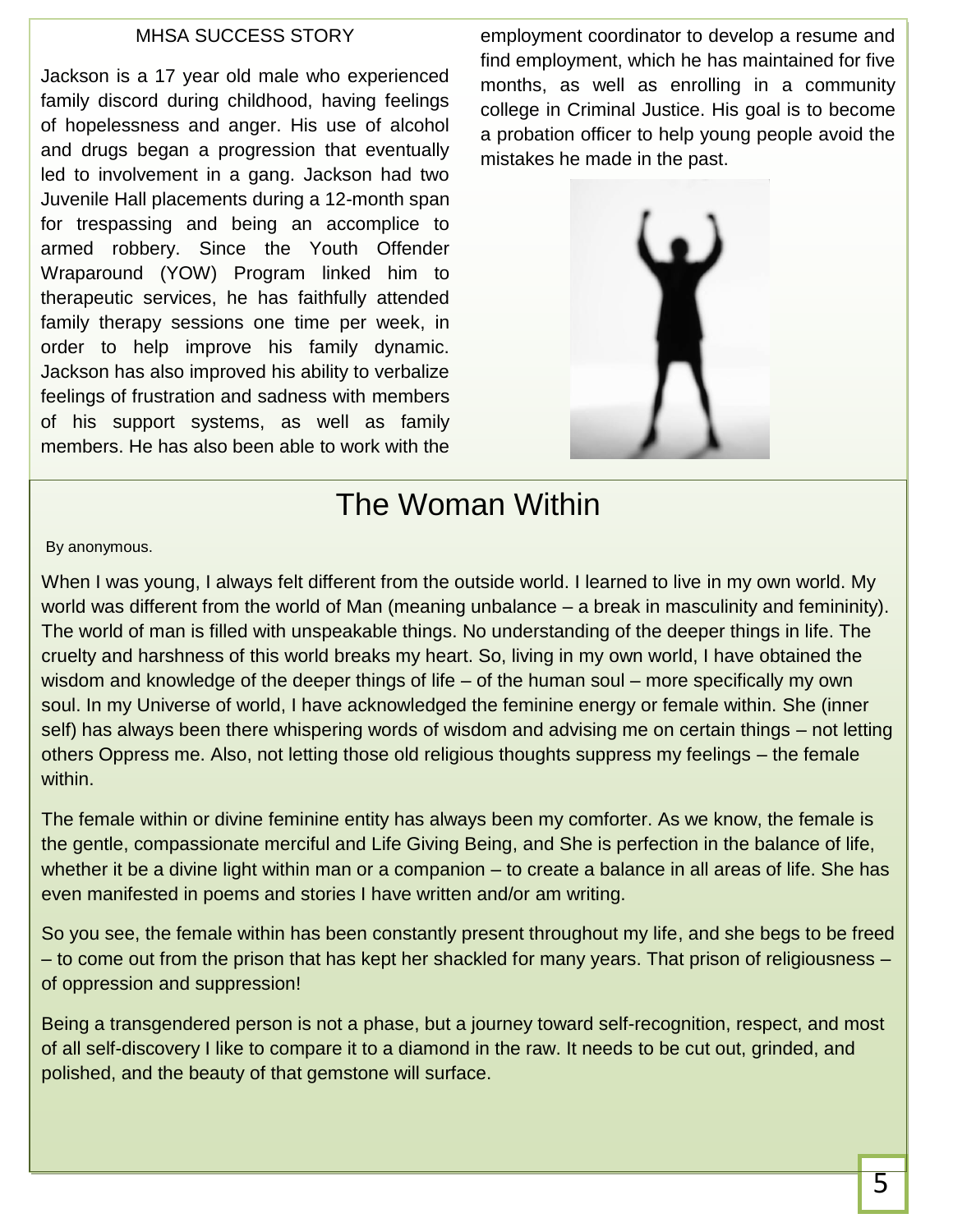# **New MHSA Steering Committee Structure**

By: Bonnie Birnbaum, MHSA Coordinator

In an effort to provide an additional opportunity for MHSA Steering Committee member input, the Steering Committee has now developed Subcommittees that are organized by MHSA component and by age groups within Community Services and Supports (CSS). The role of each Subcommittee is to make recommendations on services and level of funding for MHSA programs.

The four Subcommittees are:

- CSS Children and Transitional Aged Youth (TAY)
- CSS Adults and Older Adults
- Prevention and Early Intervention (PEI)
- Workforce Education and Training (WET) and Innovation (INN)

Members of the MHSA Steering Committee and Alternates may join the Subcommittee(s) of their choice. Members of the public who would like to become Subcommittee members may apply to become members of one or two Subcommittees. There are two time slots for Subcommittee meetings, so two Subcommittee meeting are held simultaneously during each time slot. Thus, individuals can join up to two Subcommittees. Subcommittee members are expected to make a commitment to participate for least one year. Meetings are held on even numbered months on the first Monday afternoon of that month. Meetings are open to the public. The Steering Committee as a whole meets on odd number months on the first Monday afternoon.

The Subcommittees met for the first time on February 6. Each Subcommittee chose one or more Chairs. Data on program budgets and past expenditures was reviewed in preparation for developing recommendations on program funding in FY 12/13. Recommendations are based on the premise that the total amount available in FY 12/13 will be approximately the same as the amount in FY 11/12.

Although the Subcommittees recommended to continue level funding for most programs, the Adult and Older Adult CSS Subcommittee proposed to increase the funding for Centralized Assessment Teams/Psychiatric Evaluation Response Teams (CAT/PERT).

These services provide assessments of individuals who may be in crisis and link these individuals to appropriate services. Such programs have proved effective in diverting seriously mentally ill persons from jail and hospitalization. The Subcommittee proposed to double the size of the current program through the use of MHSA contingency funds. Contingency funds are available to help counties address any unexpected changes in need and/or program costs. Current annual spending for Adult CAT/PERT is approximately \$2 million. This proposal, which would increase CAT/PERT funding for Adults and Older Adults to \$4 million for FY 12/13, was presented to and approved by the MHSA Steering Committee on March 5.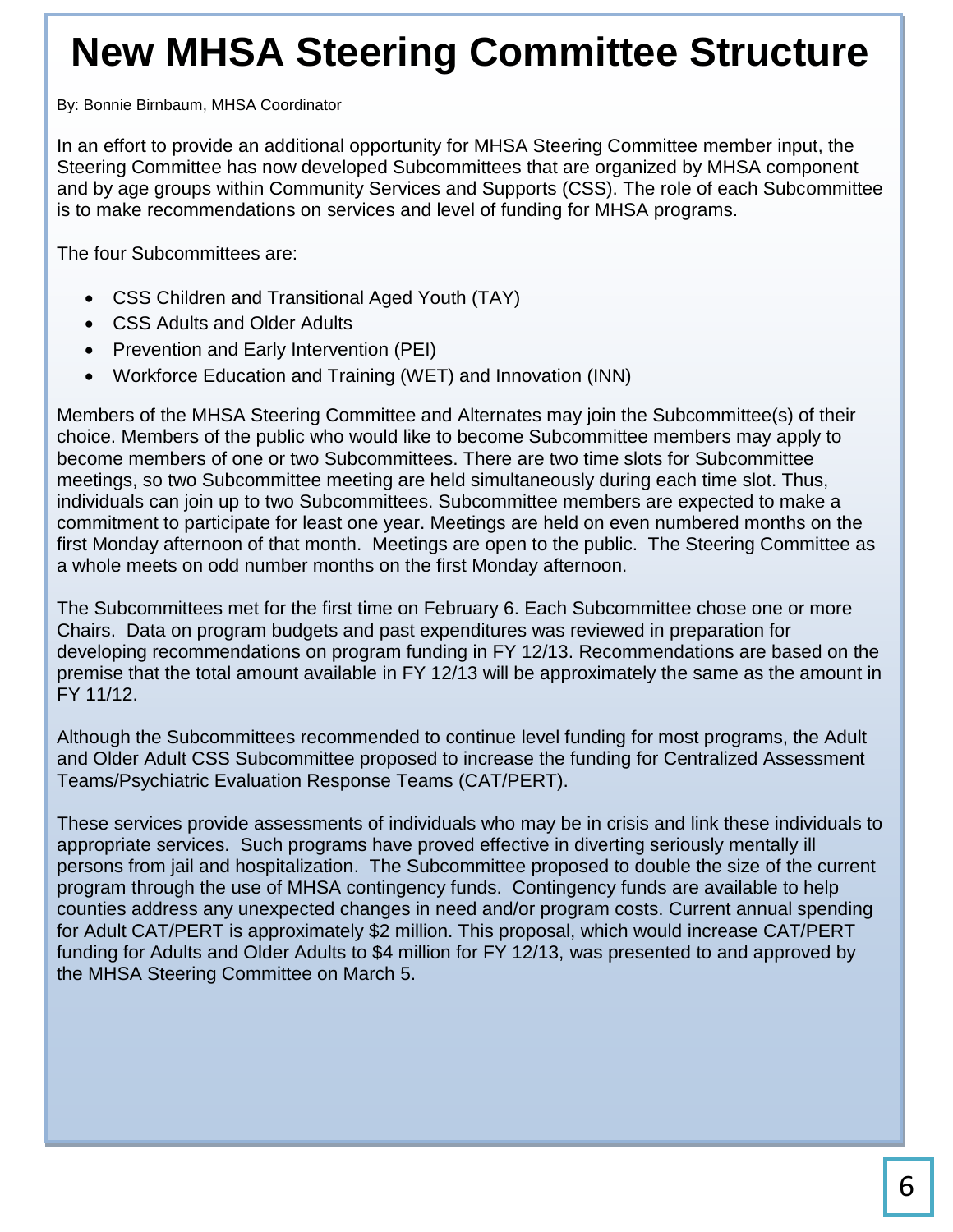# Take a Moment

### By: Tomaso DeBenedictis

The small pleasure, such healing effects, sunrises and sunsets, favorite food, the flowers around, all that is there to enjoy surrounds us.

Helping someone appreciated the closeness of caring. With every stride we walk this life of constant surprises.

Seize the moment as it comes, a face that smiles, a genuine voice; enthusiasm makes the day. We have the hope from day to day, the progress made along the way.

A time for work, a time for play, a time to rest and heal. Replenish your being in creative ways; as you do you'll be amazed; the small pleasures enlarge your vision to see the providence that was meant to be.



"Street Musician" by Dan Joyce

## **Update:**

The Center of Excellence Testing Unit has a new location! As mentioned in the previous newsletter, the Testing Unit conducts an array of services in the determination of need for, and recommendation to obtain mental health services.

For additional information on our services and/or for a referral, please contact

Forouz Farzan, Psy.D.

PH: 714-517-6100 Fax: 714-517-6139

2035 E. Ball Rd., Ste. 100 C Anaheim, CA 92805



California Psychology Internship Councils' Meet and Greet from this past February.